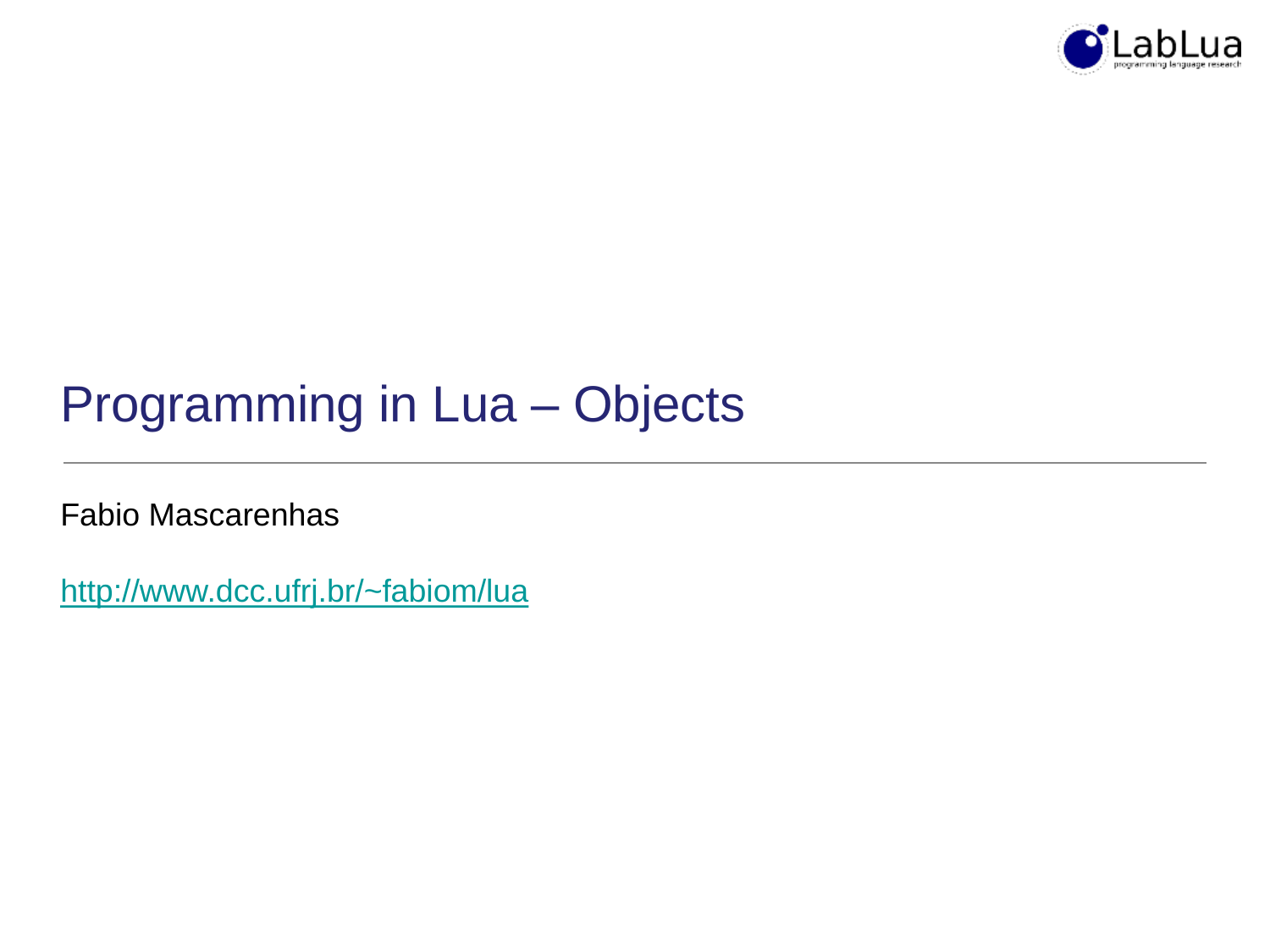

## Methods and :

- In most object oriented languages, a *method* has an implicit *receivel*, usually called *self* or *this*, in addition to its regular parameters
- In Lua, a method is just a function that takes the receiver as the first parameter, and the user is free to call it what it wants
- Indexing a Lua object with the name of the method returns it, and we can then call the method: > obj.method(obj, <other arguments>) n method call
- To avoid stating the receiver twice, Lua has the *colon* operator:

receiver a > obj(: method(<other arguments>)

• This operator adds the receiver as an extra first parameter to the function call; the receiver (on the left of :) can be any expression, and it is evaluated only once, but the method name must be a valid identifier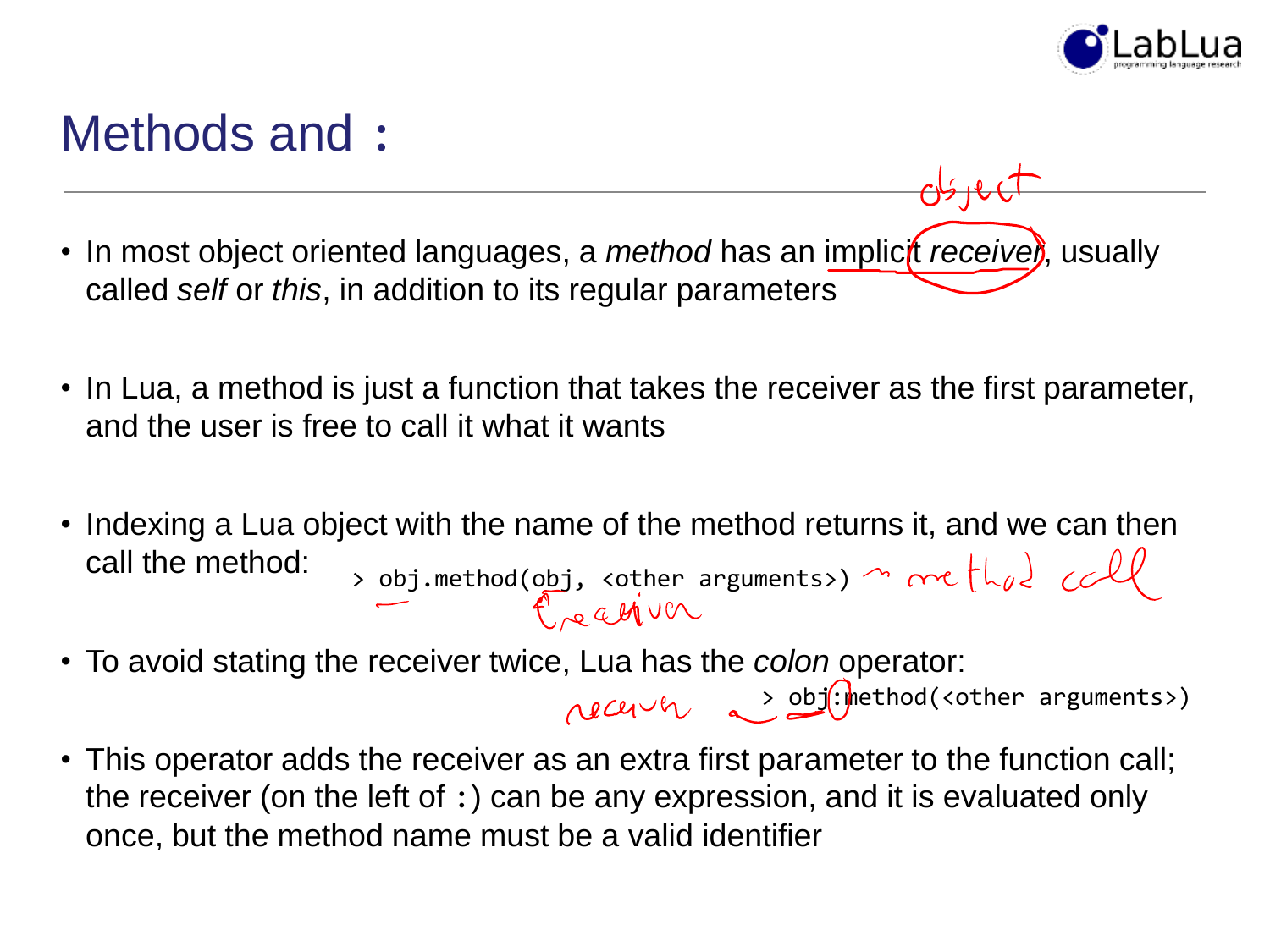

### Declaring methods

• We can also use the colon to *declare* a method, the effect is the same as assigning a function with an extra self parameter:

```
function obj:method(<other arguments>)
  <code of the method>
end
                                          function obj.method(self) <other arguments>)
                                            <code of the method>
                                          end
```
• We can now declare a simple square object:

```
local square = { x = 10, y = 20, side = 25 }
```

```
function square:move(dx, dy)
 self.x = self.x + dxself.y = self.y + dyend
```

```
function square:area()
  return self.side * self.side
end
```

```
> print(square:area())
625
> square: move(10, -5)
> print(square.x, square.y)
20 15
```
**return square**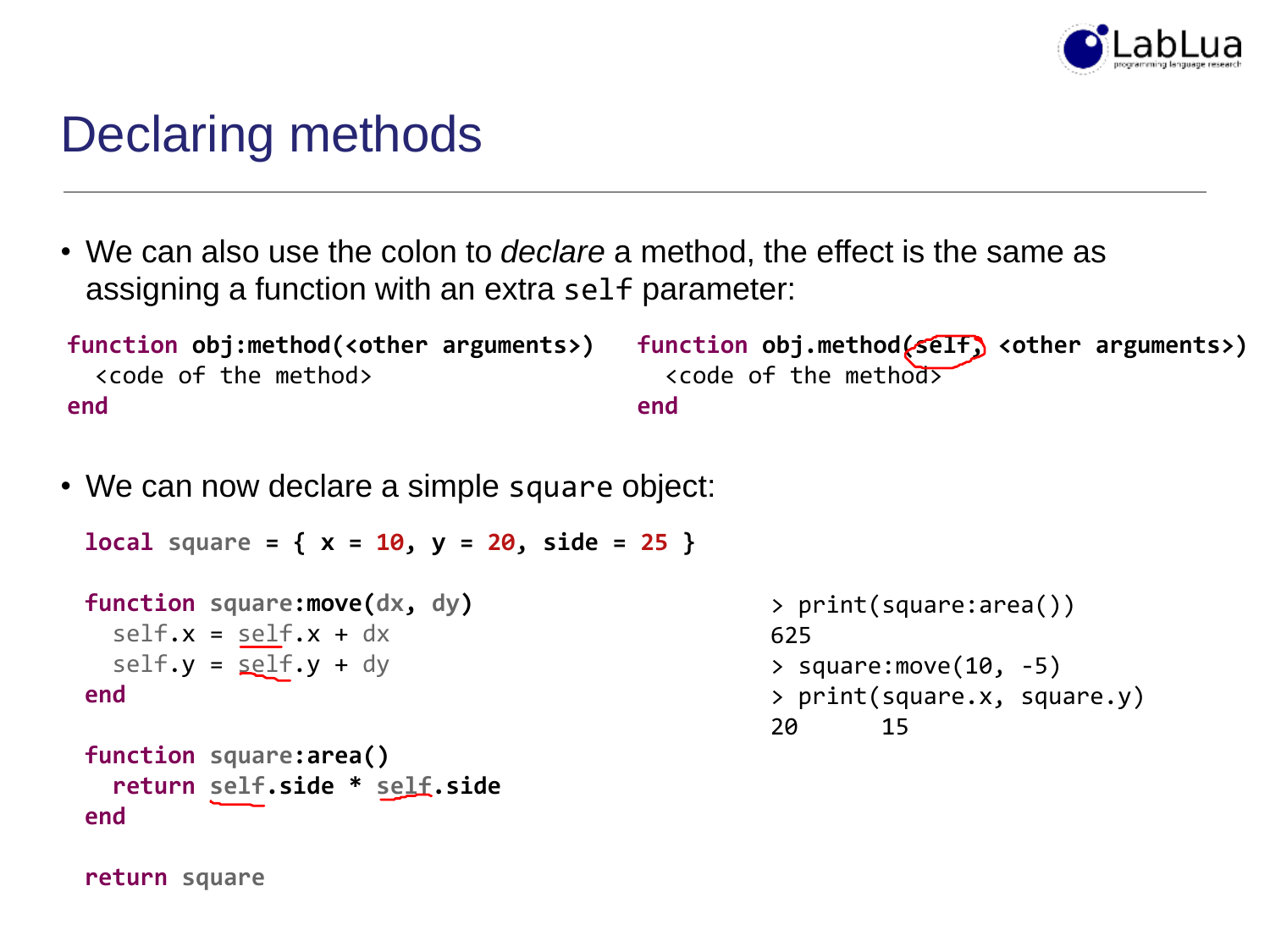

### Classes

• The methods we added to square work with any table that has x, y, and side fields:

```
> square2 = { x = 30, y = 5, side = 10 }
> print(square.area(square2))
100
> square.move(square2, 10, 10)
> print(square2.x, square2.y)
40 15
```
- We can put these methods in a S<sub>g</sub>uare *class*, a prototype for objects like square and square2, and also put a new method in Square to create new instances
- These instances have values for their x, y, and fields, and metatable with an index metamethod pointing to Square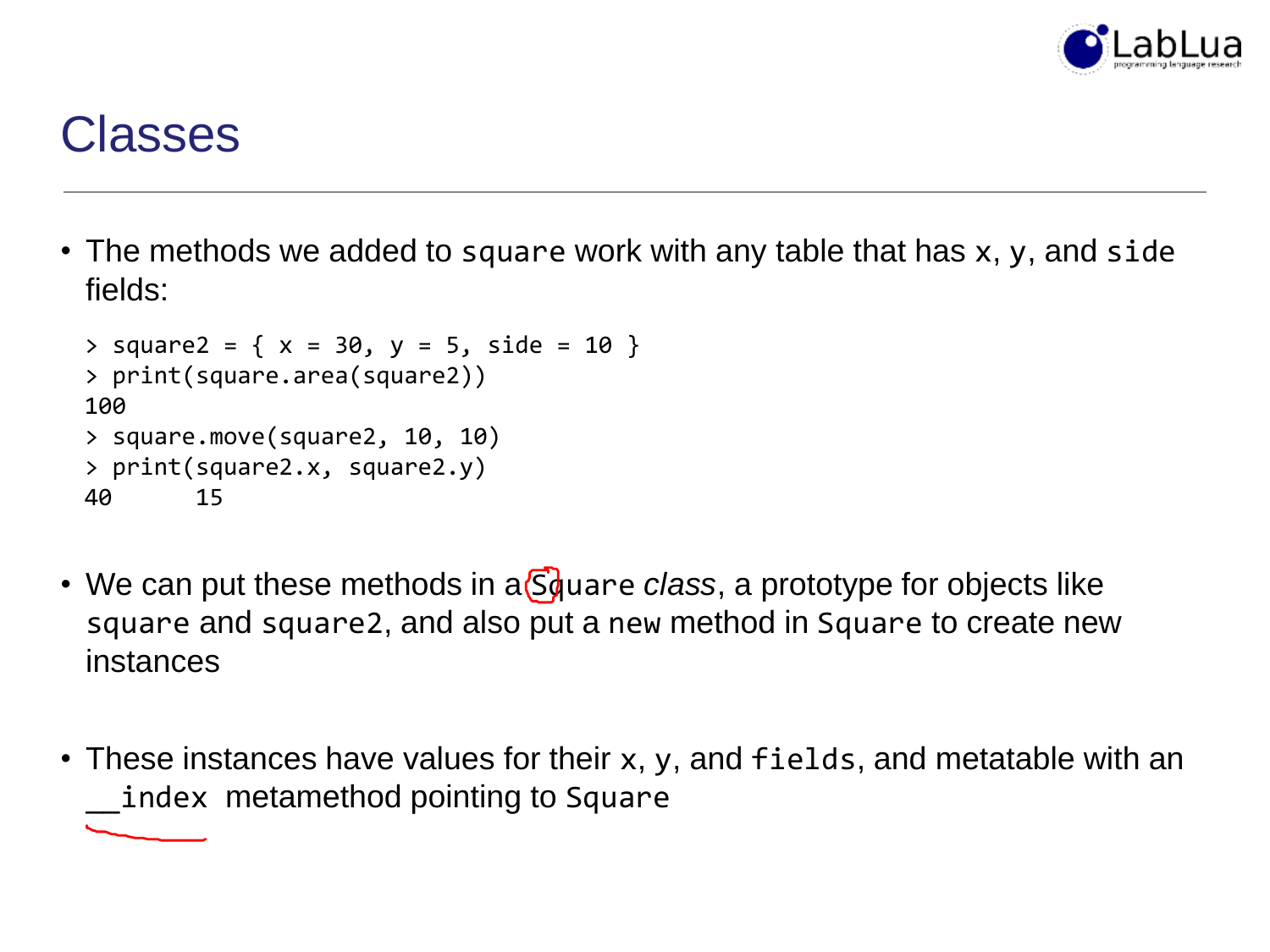

#### Square

• This is one way the Square class can look like, as a module:

```
local Square = {}
Square. index = Squarefunction Square:new(x, y, side)
 return setmetatable({ x = x, y = y, side = side }, self)
end
function Square:move(dx, dy)
  self.x = self.x + dxself.y = self.y + dy
end
function Square:area()
 return self.side * self.side
end
return Square
                                                 > s1 = Square:new(10, 5, 10)> s2 = Square:new(20, 10, 25)> print(s1:area(), s2:area())
                                                 100 625
                                                 > s1:move(5, 10)
                                                 > print(s1.x, s1.y)
                                                 15 15
```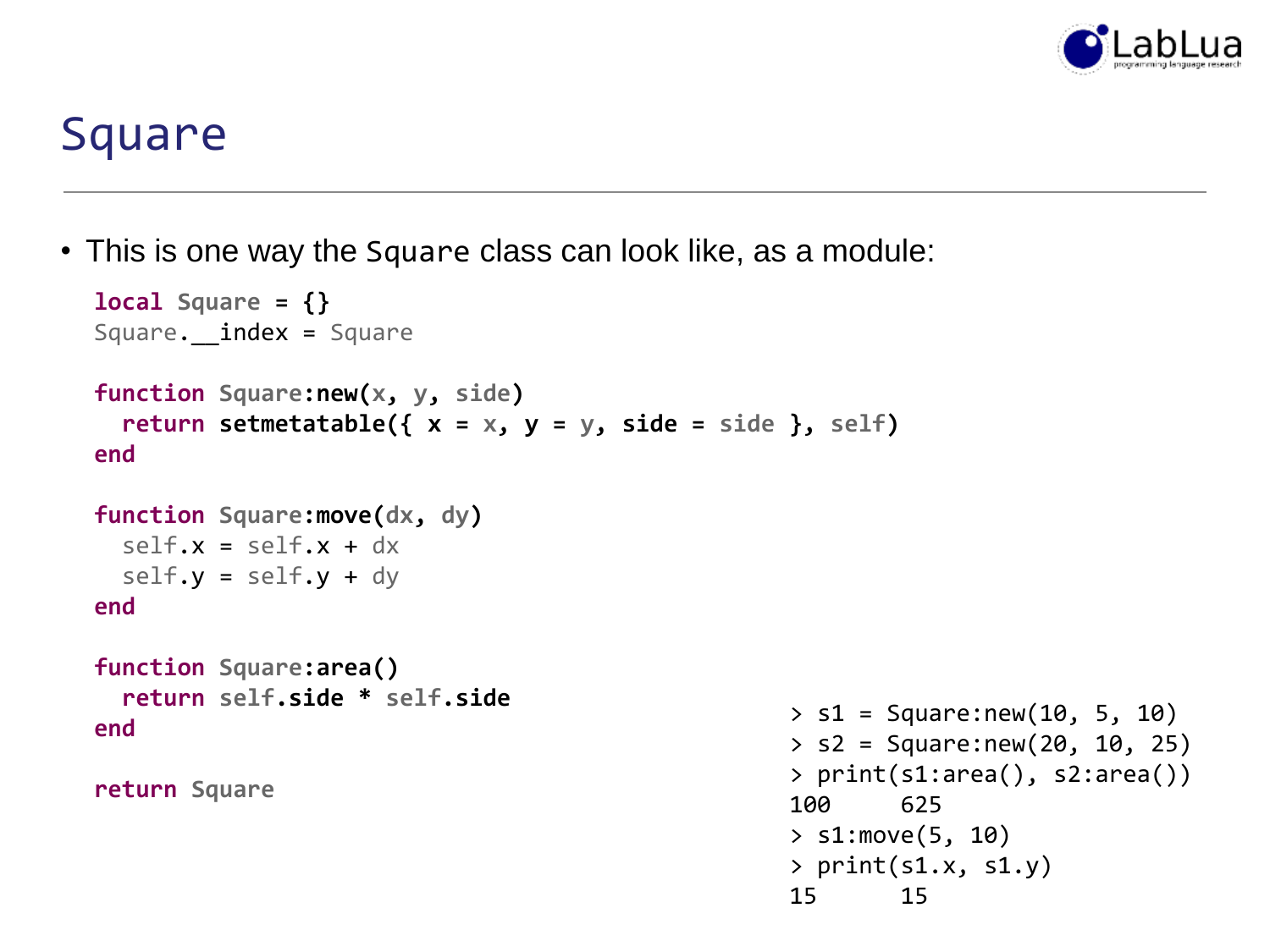

## Default fields

• If we add other fields to Square, they will be default values for the fields of the instances:

```
local Square = { color = "blue" }
```
• If we read the field we will get the default value from the class:

```
> s1 = Square:new(10, 5, 10)> print(s1.color)
blue
```
• If we set it, the field is now set in the instance, but does not affect other instances:

```
> s1.color = "red"
> print(s1.color)
red
> s2 = Square:new(20, 10, 25)> print(s2.color)
blue
```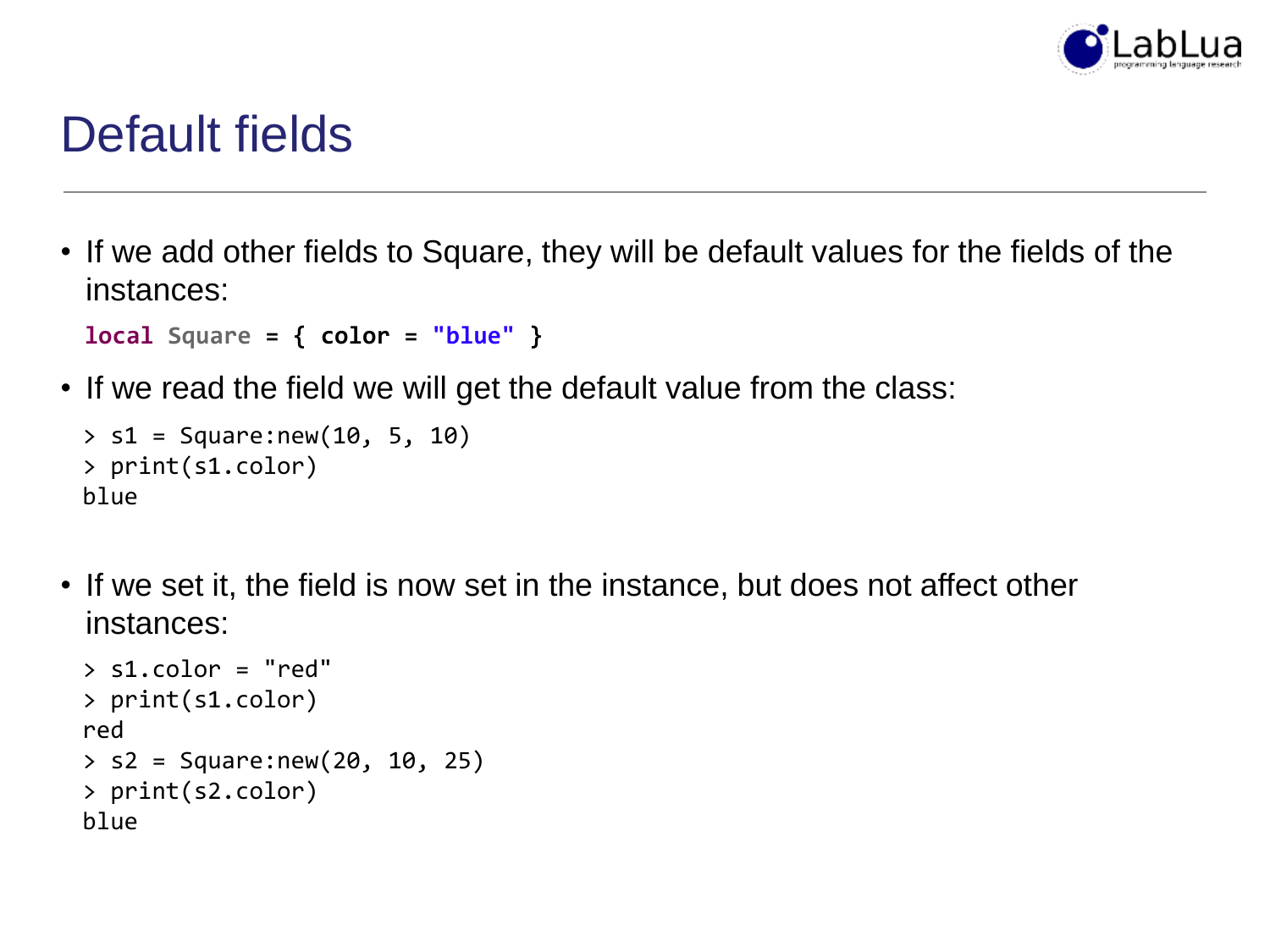

## Circle

• Let us create another class, Circle:

```
local Circle = {}
Circle. index = Circle
function Circle:new(x, y, radius)
  return setmetatable({ x = x, y = y, radius = radius }, self)
end
function Circle:move(dx, dy)
  self.x = self.x + dxself.y = self.y + dy
end
function Circle:area()
  return math.pi * self.radius * self.radius
end
```
**return Circle**

• The move method is identical to Square's!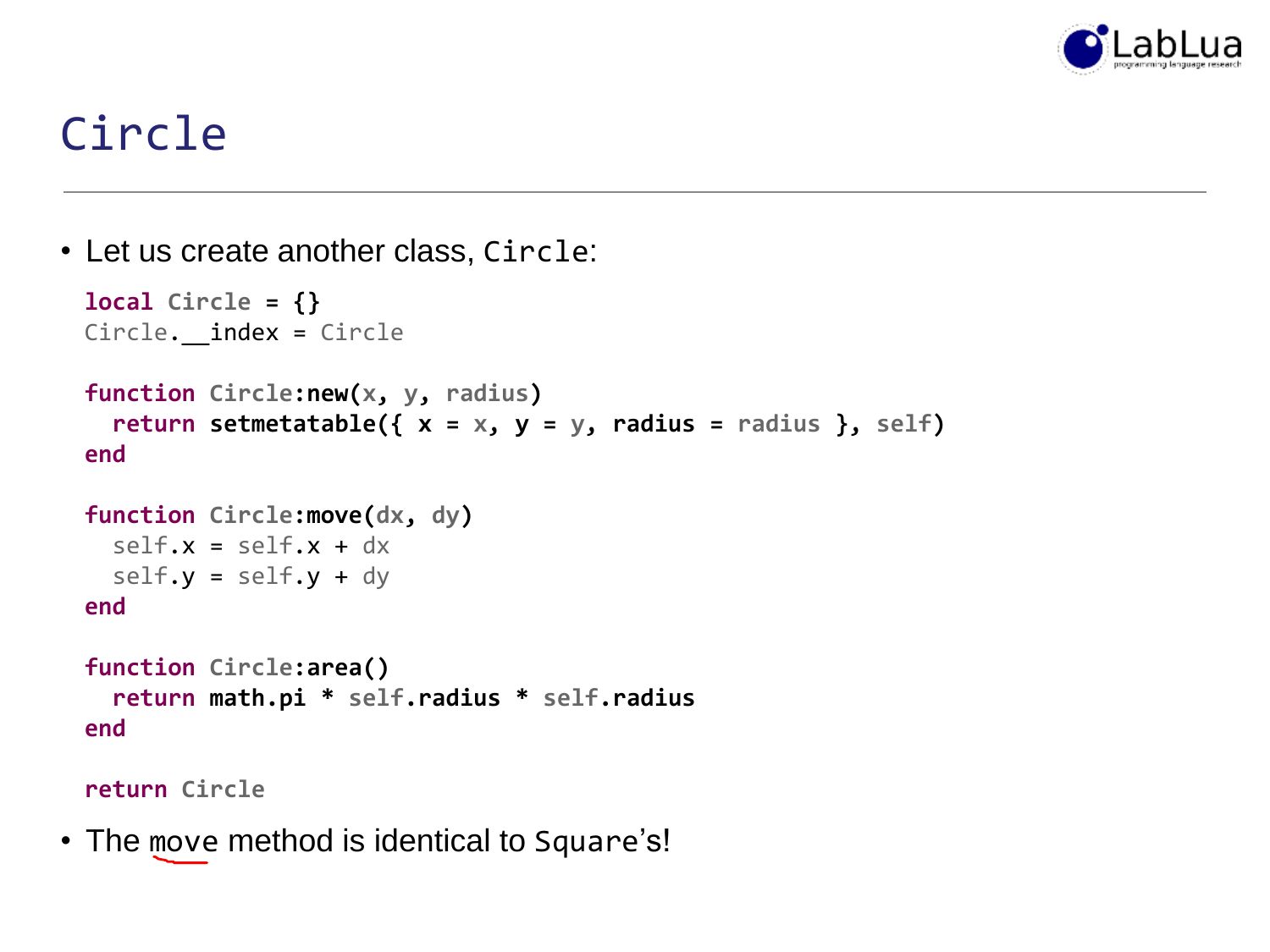

### Shape

• We may want to factor the common parts out to a Shape class:

```
local Shape = {}
Shape. index = Shapefunction Shape:new(x, y)
 return setmetatable(\{ x = x, y = y \}, self)
end
function Shape:move(dx, dy)
  self.x = self.x + dxself.y = self.y + dy
end
```
**return Shape**

• The metatable of an instance is a class; the metatable of a class will be its *superclass*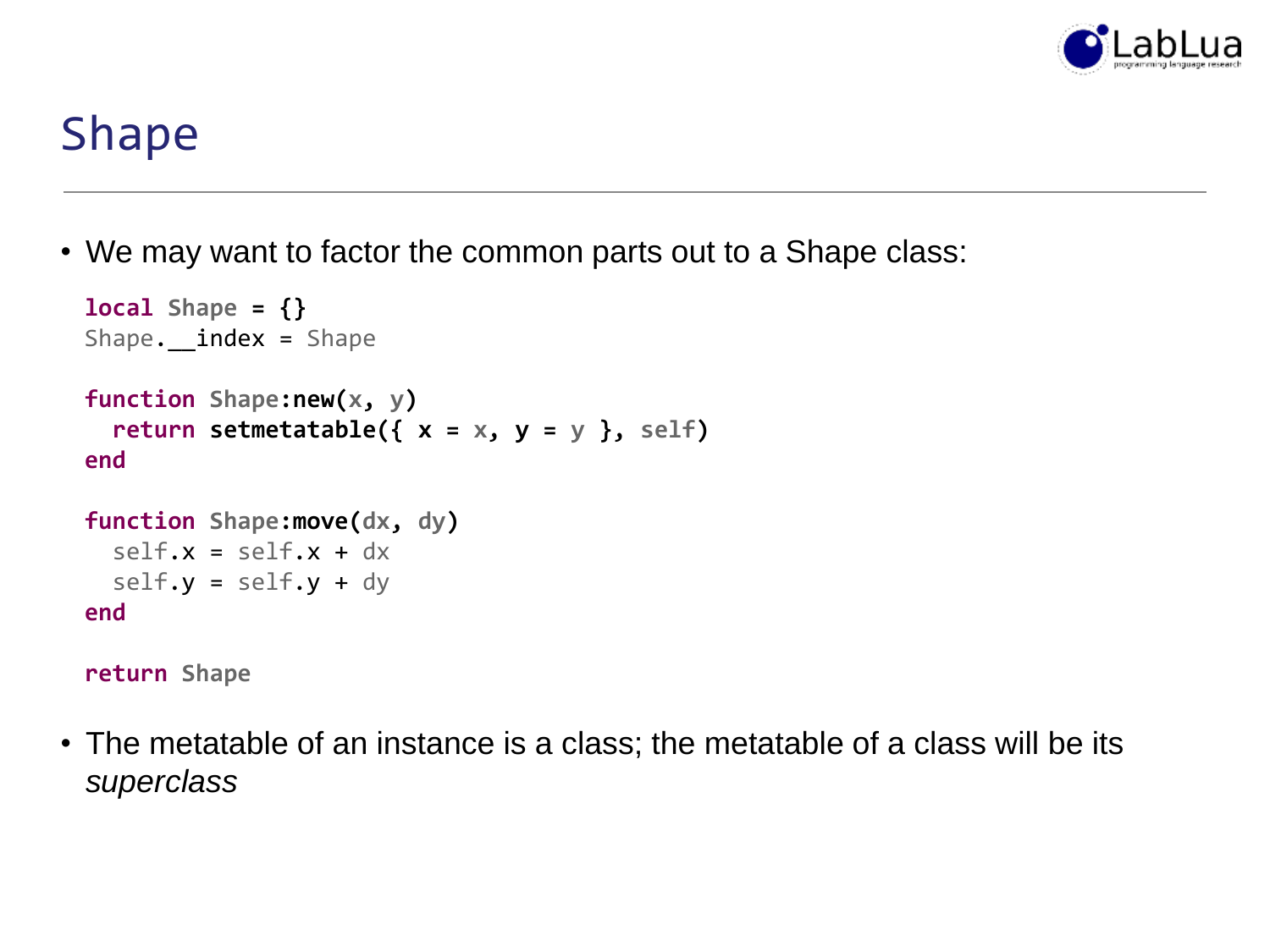

#### Point extends Shape

• Points are simple shapes with just their coordinates, and their area is 0:

```
local Shape = require "shape"
local Point = setmetatable({}, Shape)
Point. index = Point
function Point:area()
  return 0
end
                                                 > p = Point: new(10, 20)> print(p:area())
                                                 \boldsymbol{\theta}> p:move(-5, 10)
                                                 > print(p.x, p.y)
                                                 5 30
```

```
return Point
```
• The setmetatable call while defining the new class makes it inherit the methods of Shape, including its "constructor"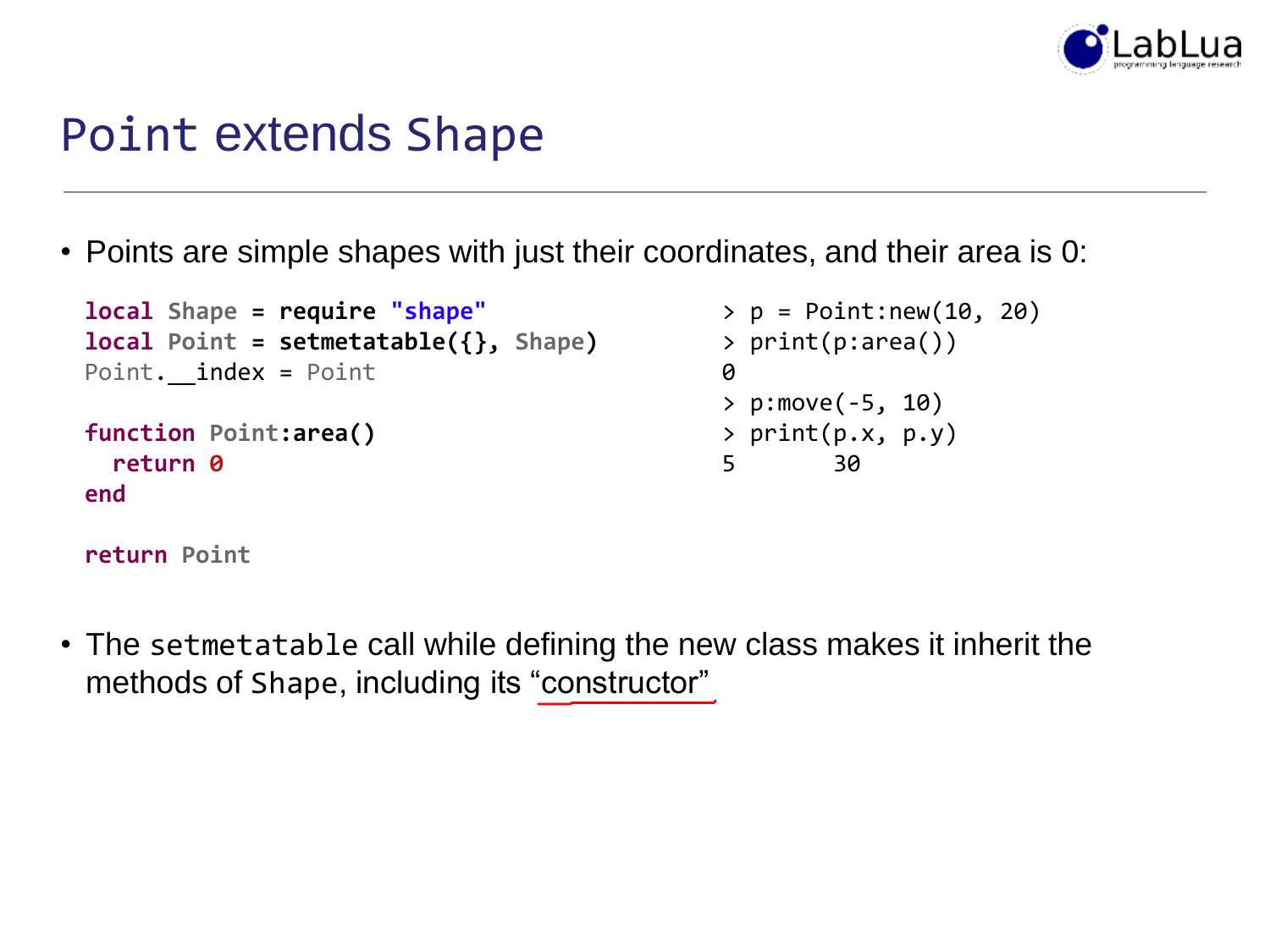

#### Circle extends Shape

• We will need to override the constructor in class Circle, but can call Shape's constructor to do part of the work:

```
local Shape = require "shape"
local Circle = setmetatable({}, Shape)
Circle. index = Circle
function Circle:new(x, y, radius)
 local shape = Shape.new(self, x, y)shape.radius = radius
 return shape
end
function Circle:area()
 return math.pi * self.radius * self.radius
end
return Circle
                                                > c = Circle: new(10, 20, 5)> c:move(5, -5)> print(c.x, c.y)
                                                15 15
                                                > print(c:area())
                                                78.539816339745
                                                We can use the same trick to
                                                call the "super" method in 
                                                other overriden methods
```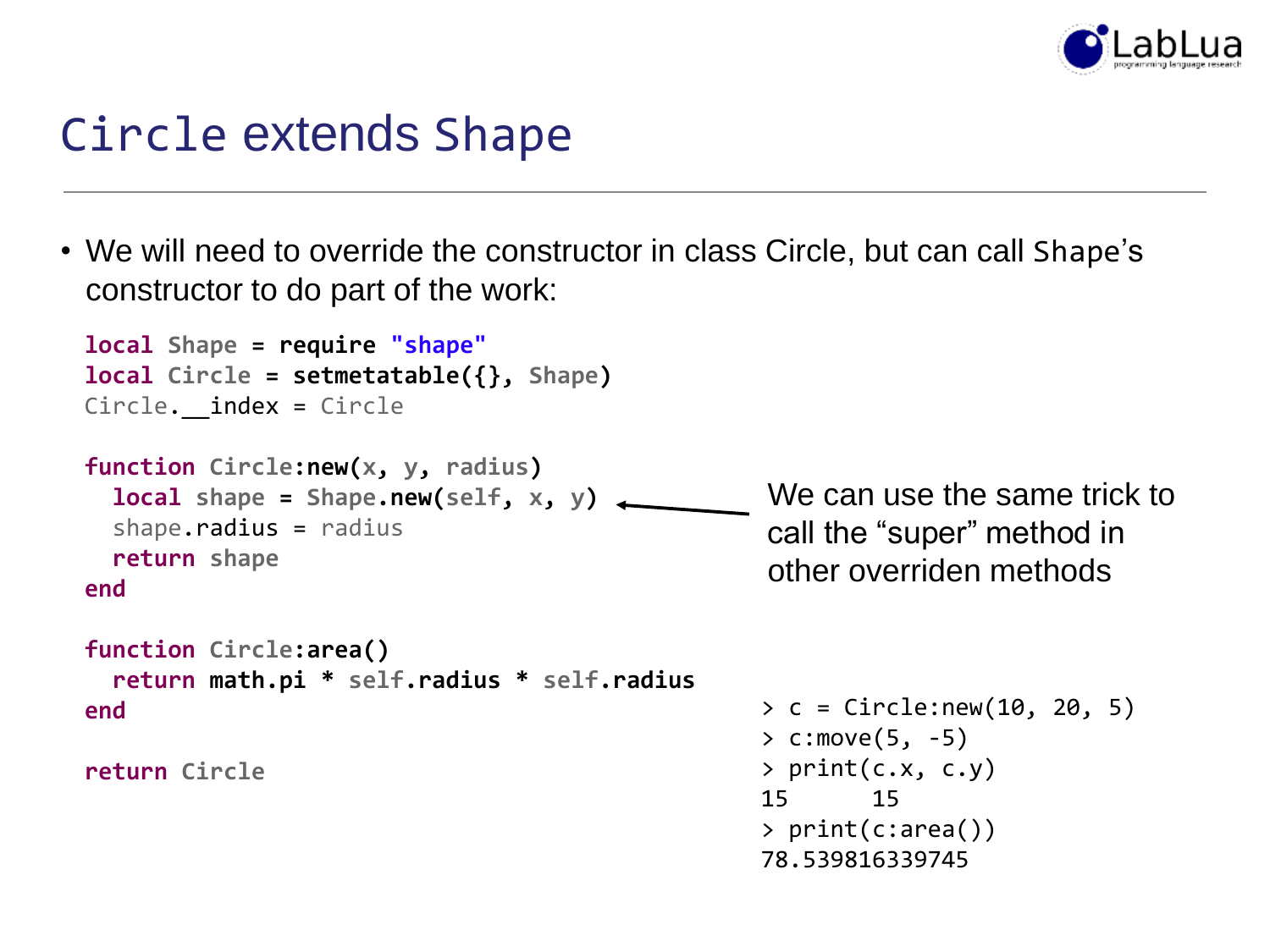

### Other object models

- This is just one way of implementing objects in Lua
- It has the disadvantage of putting "class methods" (new) and "instance methods" (move, area) in the same namespace
- Other metamethods are not inherited; for example, if we want to connect tostring with a tostring method that can be easily overriden we need to explictly set *Class*.\_\_tostring = *Class*.tostring for each class
- But this object model is simple! More sophisticated object models can be defined as libraries, and it is easy to make them work with the  $\cdot$  operator for method calls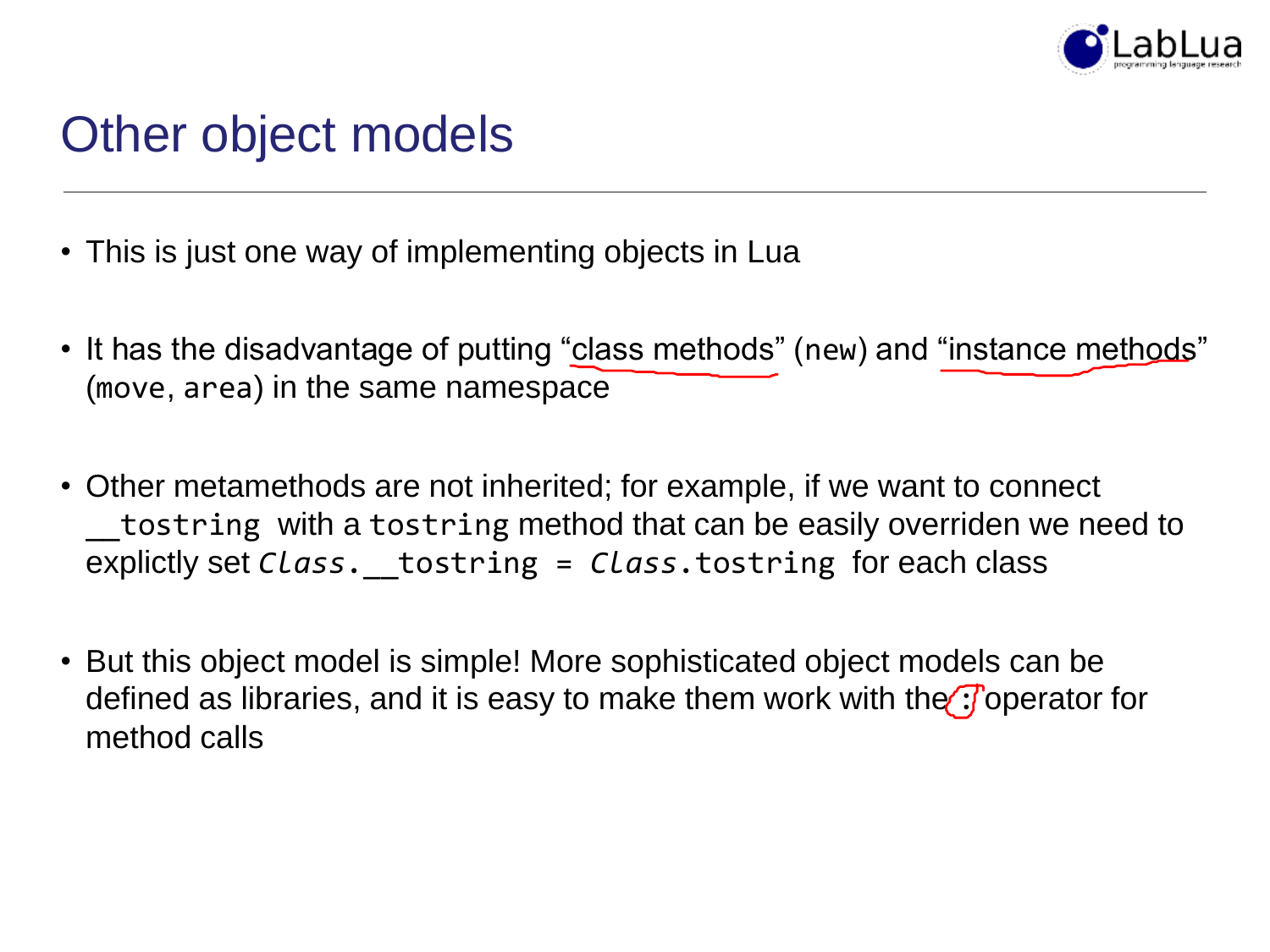

### **Quiz**

• With our object model, how could we check whether an object is an instance of a class? What about checking whether an object is an instance of a class *or one of its subclasses*?

sel mext slide<br>and deps. luc.